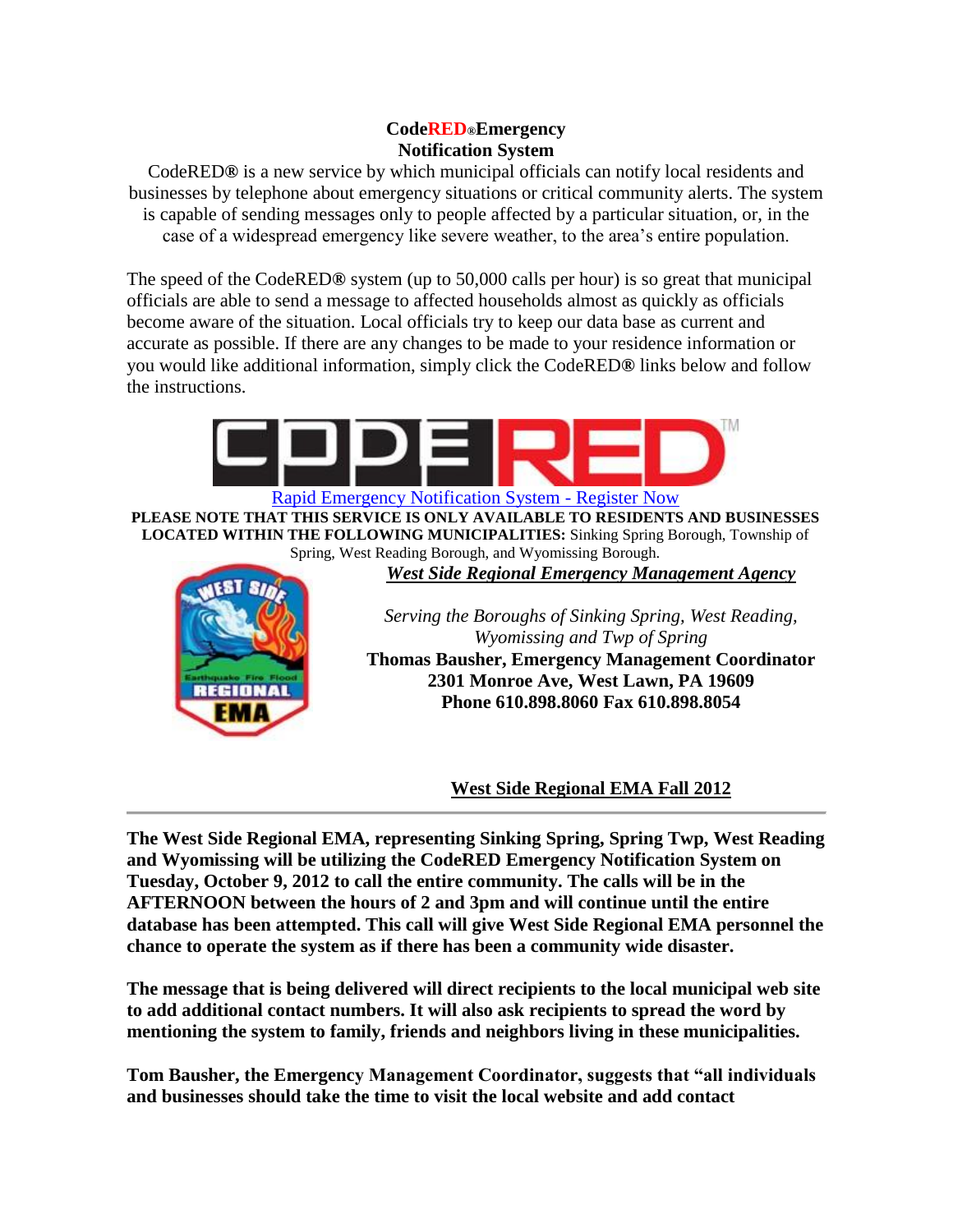**information to include cellular phones and other non-traditional phones as well as email and text addresses. If your contact information is not in the database you will not receive a call when an urgent message is sent. In particular businesses should register, as well as individuals who have unlisted phone numbers, who have changed their phone number recently, and those who use a cellular phone exclusively or have VoIP phones (such as Vonage) as their primary numbers.**

**Bausher urges citizens to log onto your local community website and follow the CodeRED link found on the website. Those without Internet access may call 610.898.8060 and leave a message. Required information includes a street address (physical address, no P.O. boxes) for location purposes and a primary phone number. Additional phone numbers, email and text addresses may also be entered.**

**More information about the CodeRED system is on the website, any questions should be directed to West Side Regional EMA, 610.898.8060.**

## **About Emergency Communications Network**

**Emergency Communications Network Inc. (ECN) provides affordable high-speed notification solutions capable of reaching millions of citizens in minutes. ECN's sophisticated network supports a web-based product suite featuring CodeRED® which enables local government officials to communicate time-sensitive, personalized messages via voice, email and text messaging. For more information about Emergency Communications Network, visit emergencycommunications.net**

#### **Frequently Asked Questions About CodeRed Database/ Calls**

#### **1. I received a CodeRED call; does that mean I am in the CodeRED database?**

**Yes. If they would like to submit additional information, such as cell phone numbers, text and email information, they must visit your website and click on the Logo. CodeRED always de-duplicates by phone number, so if they are unsure if they are registered, they should just submit their information again. This will ensure they are in the database!** 

#### **2. Why did CodeRED call me several times?**

**If there is no answer and they do not have an answering device, the number will be attempted up to 3 times.** 

#### **3. It called me but no message played.**

**If they answer and do not say hello, CodeRED will not begin playing automatically. It is trying to determine if it has reached a live person or answering device. If they do not say anything, it will hang up and retry the number in the next pass of the nonconnected numbers.** 

**4. Why did it leave only part of the message on my answering machine? CodeRED will leave**